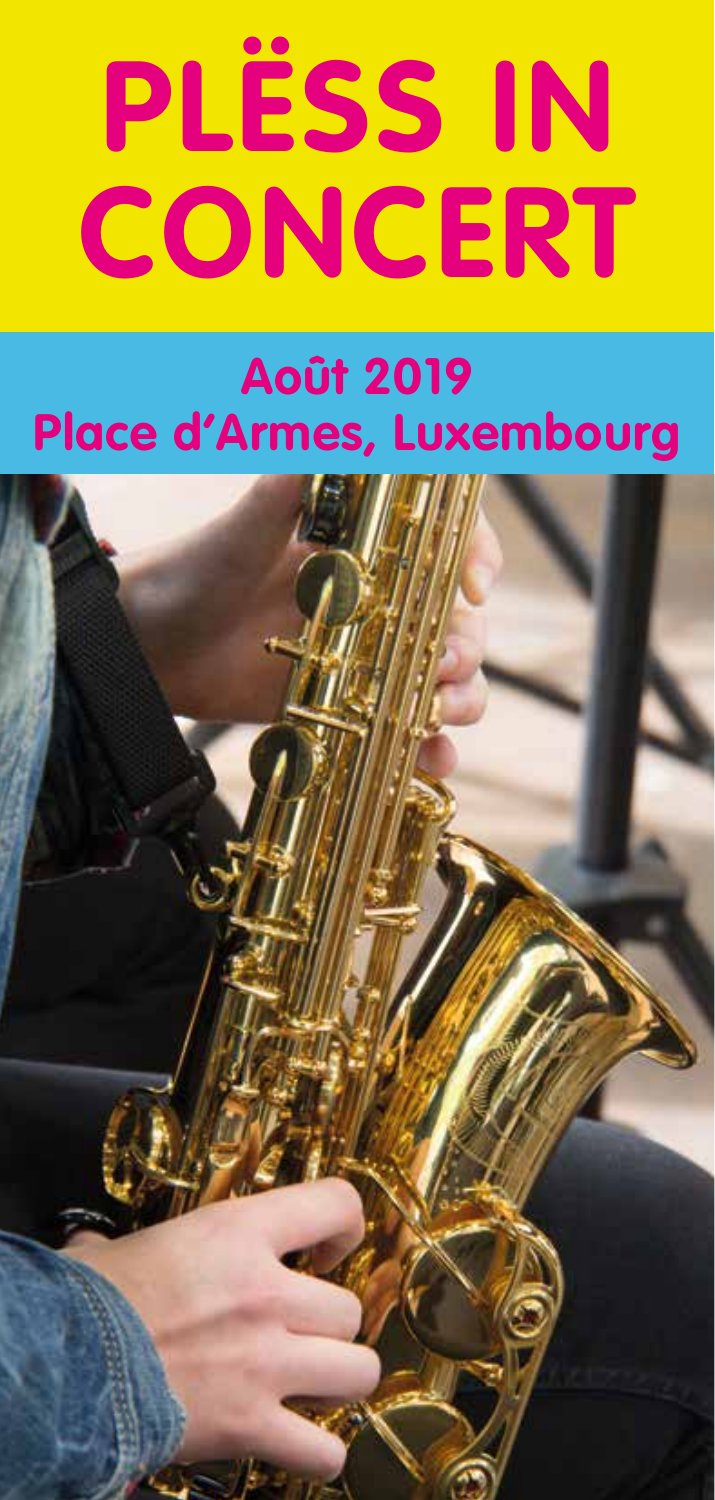## **PROGRAMME AOÛT 2019**

| 1.8.2019           | Jeudi                                       |  |
|--------------------|---------------------------------------------|--|
| 12h00              | Lahn-Dill Jugendorchester (D) &             |  |
|                    | <b>Colne Valley Youth Orchestra (GB)</b>    |  |
| 20h00              | Aischdall Alphornbléiser (L)                |  |
| 2.8.2019           | Vendredi                                    |  |
|                    | <b>Streeta(rt)nimation</b>                  |  |
| 3.8.2019           | <b>Samedi</b>                               |  |
|                    | <b>Streeta(rt)nimation</b>                  |  |
| 4.8.2019           | <b>Dimanche</b>                             |  |
| 14h00              | Lisa Mariotto (L)                           |  |
| 5.8.2019           | Lundi                                       |  |
| 20 <sub>h00</sub>  | <b>Baragan (NL)</b>                         |  |
| 6.8.2019           | Mardi                                       |  |
| 16h00              | <b>Taipei Chanson Youth Orchestra (TW)</b>  |  |
| 20 <sub>h</sub> 00 | <b>Russische Seele (L)</b>                  |  |
| 7.8.2019           | <b>Mercredi</b>                             |  |
| 20 <sub>h</sub> 00 | <b>Ensemble Belarus (L)</b>                 |  |
| 8.8.2019           | Jeudi                                       |  |
| 20h00              | <b>Helt Oncale and Band (D)</b>             |  |
| 9.8.2019           | Vendredi                                    |  |
| 12h00              | Jazzonanz (D)                               |  |
| 20 <sub>h</sub> 00 | Craig Sutton & Angela Chan duo (GB)         |  |
| 10.8.2019          | Samedi                                      |  |
| 08h00              | <b>Brocante</b>                             |  |
| 20 <sub>h00</sub>  | Harmonie Royale «La Stabuloise», Etalle (B) |  |
| 11.8.2019          | <b>Dimanche</b>                             |  |
| <b>11h30</b>       | Original Holsthumer Hopfendudler (D)        |  |
| 14h00              | <b>Orchester Los Figaros (L)</b>            |  |
| <b>20h00</b>       | <b>Alain Graf &amp; Friends (L)</b>         |  |
| 13.8.2019          | <b>Mardi</b>                                |  |
| 20h00              | <b>Crazy Cube (L)</b>                       |  |

| 15.8.2019    | Jeudi                                      |  |
|--------------|--------------------------------------------|--|
|              | MeYouZik                                   |  |
| 16.8.2019    | Vendredi                                   |  |
| 17h00        | «Summer Night Voices»                      |  |
| 17.8.2019    | Samedi                                     |  |
| 20h00        | <b>Steven Pitman (L)</b>                   |  |
| 18.8.2019    | Dimanche                                   |  |
| <b>16h00</b> | Musikverein «Lyra» 1905 Ferschweiler (D)   |  |
| 19h00        | <b>Mëllerdaller Sound Devils (L)</b>       |  |
| 19.8.2019    | Lundi                                      |  |
| 20h00        | Holger Werner Jazz Duo (D)                 |  |
| 20.8.2019    | Mardi                                      |  |
| 20h00        | <b>Yannik Monot Quintett (D)</b>           |  |
| 21.8.2019    | Mercredi                                   |  |
| 12h00        | <b>Tanz Show Ballet (RUS)</b>              |  |
| 20h00        | Divertimento (L)                           |  |
| 22.8.2019    | Jeudi                                      |  |
| 20h00        | Sammy Vomáčka Jazz Trio (D)                |  |
| 23.8.2019    | Vendredi                                   |  |
| 12h00        | <b>Winfried Bungert Septet (D)</b>         |  |
| 20h00        | <b>Ivan Paduart Quintet (B)</b>            |  |
| 24.8.2019    | Samedi                                     |  |
| 16h00        | <b>Musikverein Saarburg (D)</b>            |  |
| 20h00        | <b>Rittersberg Big Band (D)</b>            |  |
| 25.8.2019    | Dimanche                                   |  |
| 11h30        | T(r)ierisch Böhmisch - Egerländer (D)      |  |
| 16h00        | Musikverein «Bertrada» Mürlenbach e.V. (D) |  |

20h00 The Mighty Big Band (B)

| 27.8.2019          | <b>Mardi</b>                                             |
|--------------------|----------------------------------------------------------|
| 20h00              | City Brass (L)                                           |
| 28.8.2019          | <b>Mercredi</b>                                          |
| 12h00              | Duo b!z'art (B)                                          |
| 20 <sub>h</sub> 00 | Duo b!z'art (B)                                          |
| 29.8.2019          | Jeudi                                                    |
| 20h00              | <u> Harmonie Royale Caecilia Izel (B)</u>                |
|                    |                                                          |
| 30.8.2019          | Vendredi                                                 |
| 12h00              | Mister OZ's Big Band tribute to Frank Sinatra (F)        |
| 20h00              | <u> Musikverein «Harmonie» Bollendorf e.V. (D)</u>       |
| 31.8.2019          | <b>Samedi</b>                                            |
| 08h00              | <b>Brocante</b>                                          |
| 16h00              | <u> Harmonie Royale Sainte-Cécile de Saint-Léger (B)</u> |

### **«SUMMER NIGHT VOICES»**

| 16.8.2019   Vendredi<br>à partir de 17h00, Place d'Armes |                            |  |  |
|----------------------------------------------------------|----------------------------|--|--|
| 17h00 - 17h45                                            | <b>Sarah Candle (L)</b>    |  |  |
| 18h00 - 19h00                                            | <b>Fjarill</b> $(SE + ZA)$ |  |  |
| 19h20 - 20h20                                            | <b>Ntjam Rosie (CM)</b>    |  |  |
| $20h40 - 21h40$                                          | <b>Kadri Voorand (EE)</b>  |  |  |
| 22h00 - 23h15                                            | Holler my Dear (D)         |  |  |

Sous réserve de modifications/Änderungen vorbehalten/Program subject to changes.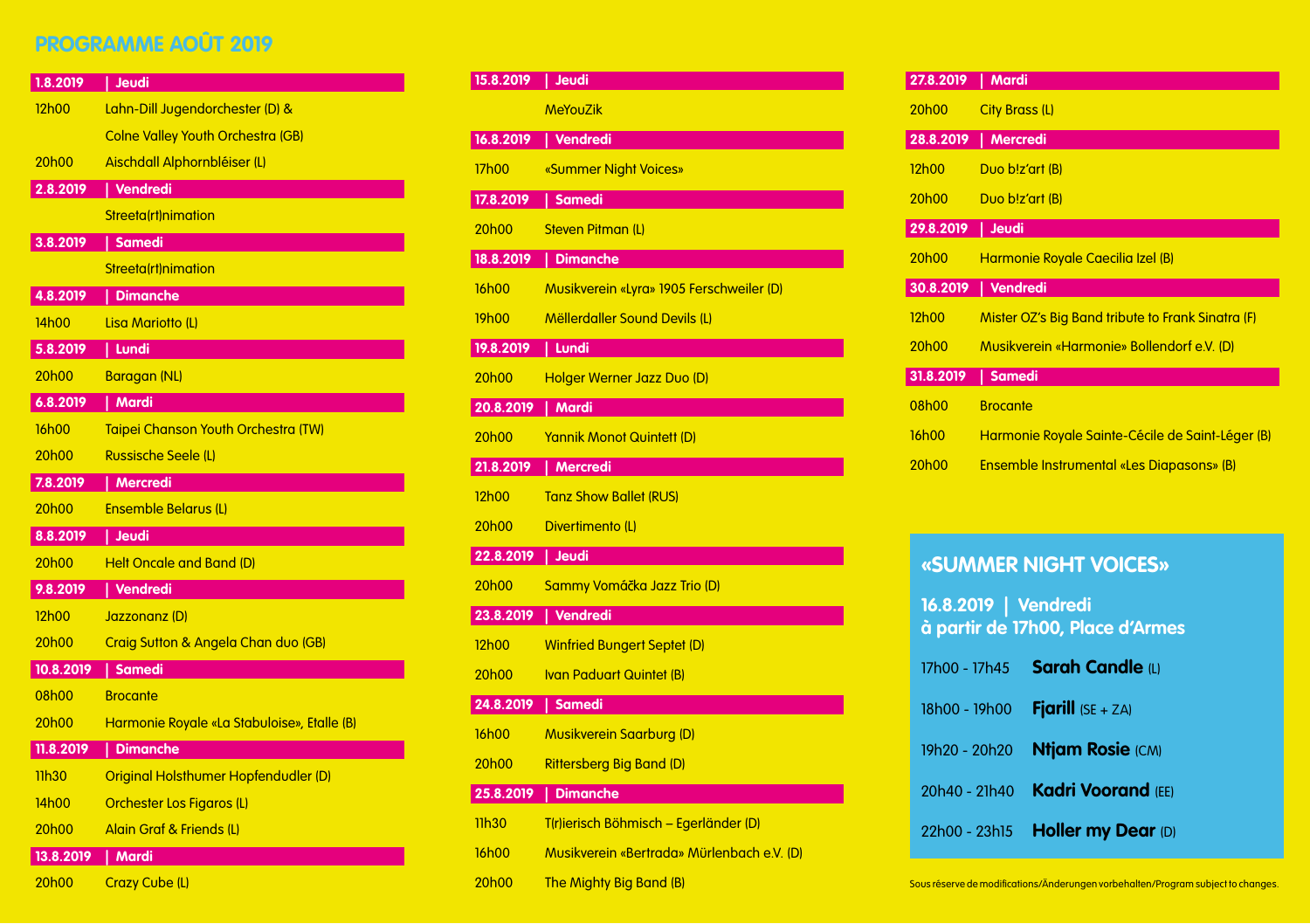# **VISIT THE GRAND DUCAL PALACE**

**THE CITY RESIDENCE OF THE GRAND DUCAL FAMILY IN THE HEART OF THE OLD TOWN**

luxembourg my city · ma ville · meng stad

## 13.7 - 5.9.20191

#### VISITES GUIDÉES/GEFÜHRTE BESICHTIGUNGEN/GUIDED TOURS

Jusqu'à 9 visites guidées par jour en plusieurs langues. Bis zu 9 geführte Besichtigungen täglich in mehreren Sprachen. Guided tours up to 9 times a day in several languages.

#### PRIX/PREIS/PRICE

- 14 € Adultes/Erwachsene/Adults
- 7 € Enfants de 4 à 12 ans/Kinder zwischen 4 und 12 Jahren/ Children from 4 to 12 years
- Gratuit pour les enfants de moins de 4 ans
- Gratis für Kinder unter 4 Jahren
- Free for children under 4 years

#### VENTE DE BILLETS/KARTENVERKAUF/TICKET SALES

luxembourg-city.com ou/oder/or Luxembourg City Tourist Office, 30, Place Guillaume ll

Sous réserve de modifications./Änderungen vorbehalten./Subject to change.